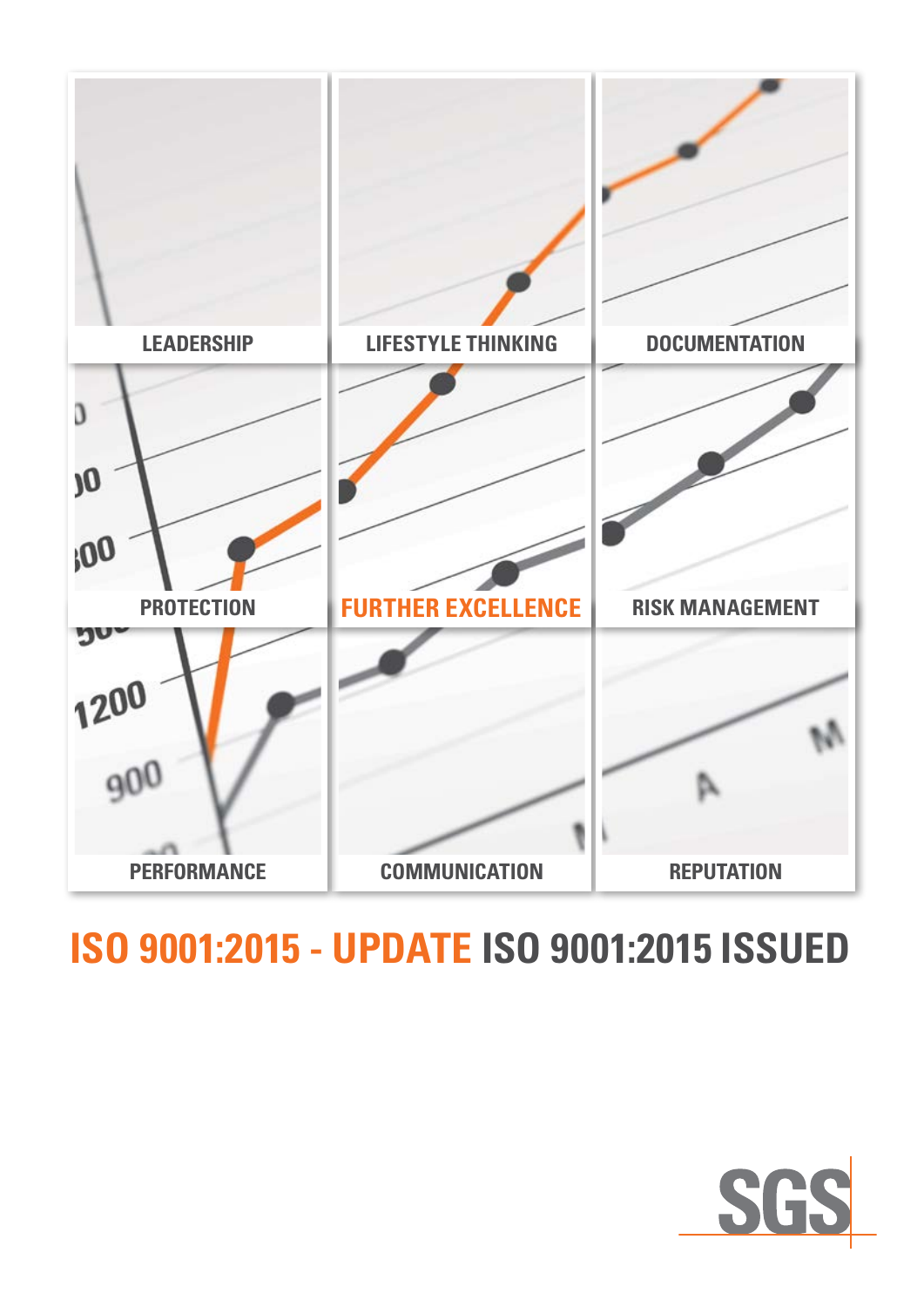The publication of ISO 9001:2015 in September 2015 is the final stage in the ISO 9001 revision process. This version will eventually fully replace ISO 9001:2008, though there will be a transition period.

This document aims to provide an insight into the contents of ISO 9001:2015. It is not intended to be a full explanation of all of the requirements contained within it, rather it provides an overview of the key changes to Quality Management Systems (QMS) that have been introduced.

# **SUMMARY**

ISO 9001:2015 positions the new version of the Standard as an integral part of an organization's efforts towards the broader aim of sustainable development and promotes it as a tool for improving an organization's overall performance. It encourages more internal and external stakeholder focus as part of the adoption of a risk-based approach to quality management and emphasises the importance of adopting a QMS as a strategic decision for an organization.

In addition to renaming and repositioning some QMS activities, other significant new requirements have been introduced. Some of these are a consequence of the adoption of the Annex SL framework and core text now required to be used for all new and revised ISO Management Systems Standards, but others are specific QMS requirements.

# **ORGANIZATIONAL CONTEXT**

The 'context' of an organization (sometimes called its business environment) refers to the combination of internal and external factors and conditions that can have an effect on an organization's approach to its products and/or

services. As a result, the design and implementation of an organization's QMS will be influenced by its context. An organization's context will include, for example:

- The specific objectives of the organization
- The needs and expectations of its customers and any other relevant 'interested parties'
- The products and services it provides
- The complexity of both the processes that the organization uses and the way in which they interact
- Its size and organizational structure

#### **LEADERSHIP**

Top management are now required to demonstrate a greater direct involvement in the organization's QMS and the absence from ISO 9001:2015 of the need for a specific 'Management Representative' is partly an attempt to ensure that 'ownership' of an organization's management system is not simply focused on one individual. There is now an emphasis on 'leadership' rather than just management of the QMS.

#### **RISKS AND OPPORTUNITIES**

Although 'planning' has long been a familiar requirement of any QMS, ISO 9001:2015 now places a greater emphasis on the planning that an organization does which is integral to its business. An organization is now required to consider both its 'context' and 'interested parties' when planning and implementing its QMS.

An essential part of that process is a

new requirement for organizations to identify those risks and opportunities that have the potential to impact (negatively or positively) on the operation and performance of their QMS. Having identified those external and internal issues that are relevant to its context, as well as the needs of interested parties, an organization is required to use that information to determine both the risks and opportunities associated with them, as well as the "proportionate" action that needs to be taken to address them.

It is important to note, however, that although risks and opportunities have to be determined and addressed, there is no requirement for a formal, documented risk management process; organizations are free to choose the assessment and evaluation mechanism they consider is most appropriate for them.

## **DOCUMENTED INFORMATION**

The terms 'documented procedure' and 'record' used in ISO 9001:2008 have both been replaced throughout ISO 9001:2015 by the term 'documented information'. This is defined as information that is required to be controlled and maintained by an organization, though it should be noted that it is up to each organization to determine the level and type of documentation necessary to control its own QMS, based upon:

- The size of organization and its type of activities, processes, products and services
- The complexity of processes and their interactions
- The competence of organizational personnel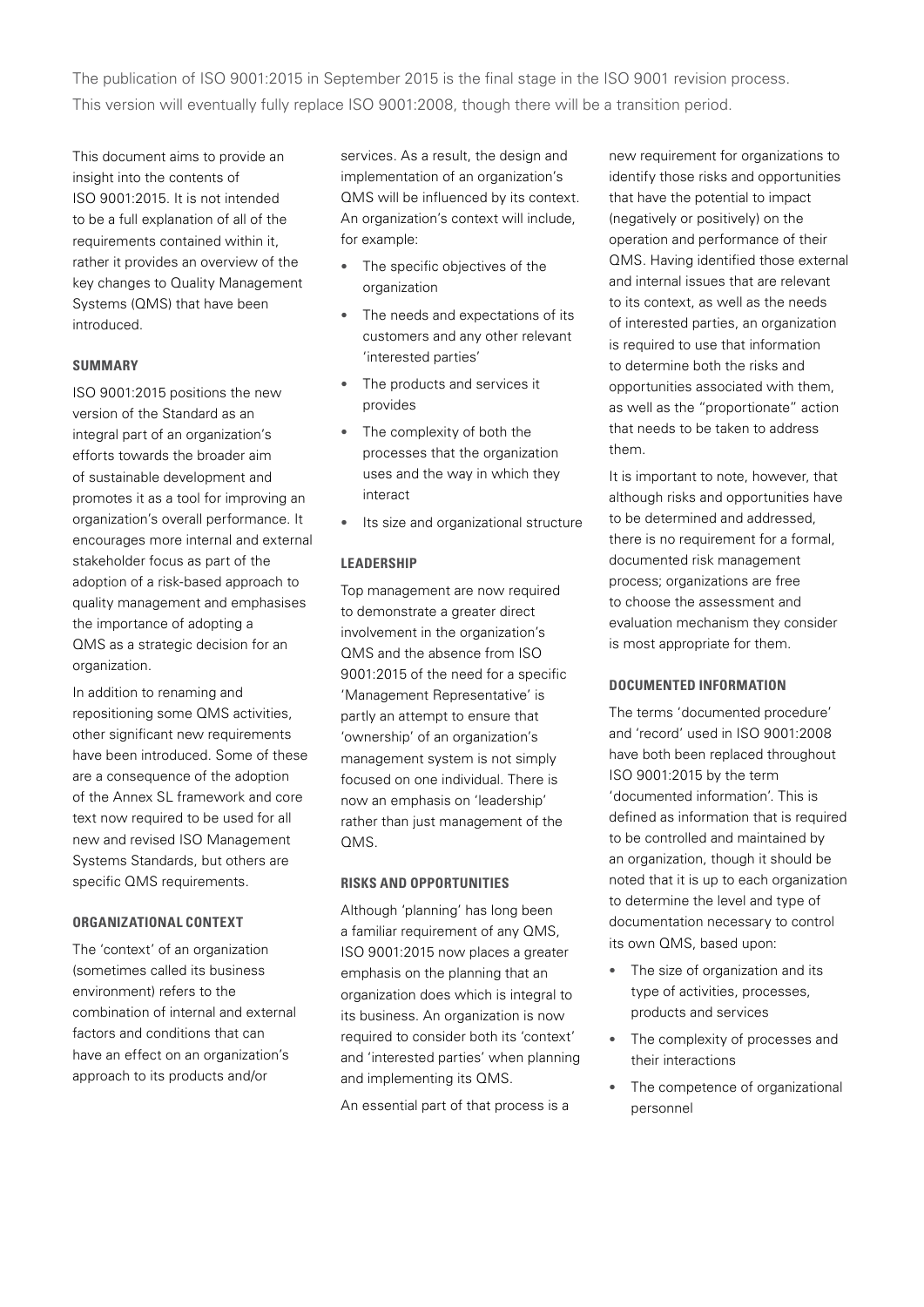Where ISO 9001:2008 currently refers to documented procedures (e.g. to define, control or support a process) this is now expressed within ISO 9001:2015 as a requirement to 'maintain' documented information. Where ISO 9001:2008 now refers to records, this is now expressed as a requirement to 'retain' documented information.

## **OTHER QMS REQUIREMENTS**

In addition, there are other changes to QMS requirements, though some are more significant than others. These include those highlighted below.

ISO 9001:2015 proposes specific requirements for organizations in relation to the way in which they apply a process approach when planning, implementing and developing to their QMS; these include as a list of requirements identifying the essential elements of such an approach. The stated intention is to ensure that organizations systematically define and manage not just their processes, but also the interaction between them.

Organizations will have to identify the competence necessary for personnel doing work that affects its quality performance, as well as ensuring that those personnel are competent to do so. Competence would be defined as the "ability to apply knowledge and skills to achieve intended results".

There is now a specific requirement to identify and maintain the knowledge needed to ensure that an organization can achieve conformity of products and services. This 'organizational knowledge' includes that held by personnel, intellectual property, production methods, etc.

Organizations are required to take a risk based approach to determine the type and extent of controls appropriate to all types of external provider. This covers all external provision of goods and services, including those who supply raw materials, components, etc. and those to whom processes and functions are outsourced.

Although there is no longer any specific requirement for preventive action, organizations will still be required to identify opportunities for improvement, including those designed to prevent nonconformities. In part, this covered under the requirements relating to Risks and Opportunities referenced above.

#### **STRUCTURE AND TERMINOLOGY**

ISO 9001:2015 adopts the clause structure specified in Annex SL which is now the required framework for all new and revised ISO Standards. The stated reason for this is to ensure that ISO 9001 is aligned with other management systems standards. By utilizing the Annex SL structure it is intended to present QMS requirements in a more consistent, rational manner and not simply offer a template for the elements of an organization's QMS.

There are also some changes in the terminology used in ISO 9001:2015, which differ from that used in the 2008 version.

| <b>ISO 9001:2008</b>      | ISO 9001:2015                                             |
|---------------------------|-----------------------------------------------------------|
| 'Products'                | 'Products and services'                                   |
| 'Documentation' 'Records' | 'Documented information'                                  |
| 'Work environment'        | 'Environment for the operation of processes'              |
| 'Purchased product'       | 'Externally provided processes, products and<br>services' |
| 'Supplier'                | 'External provider'                                       |
|                           |                                                           |

It is important to note that for those organizations which already have an ISO 9001 compliant QMS, there will be no requirement to change their existing QMS procedure and document structure, or the terminology they use to mirror that used in ISO 9001:2015

#### **ISO 9001:2008 TRANSITION**

Organizations which are already certified to ISO 9001:2008 will have three years from formal publication of ISO 9001:2015 in which to transfer to the new version of this Standard. Based on the current publication schedule, this transition period would end in September 2018.